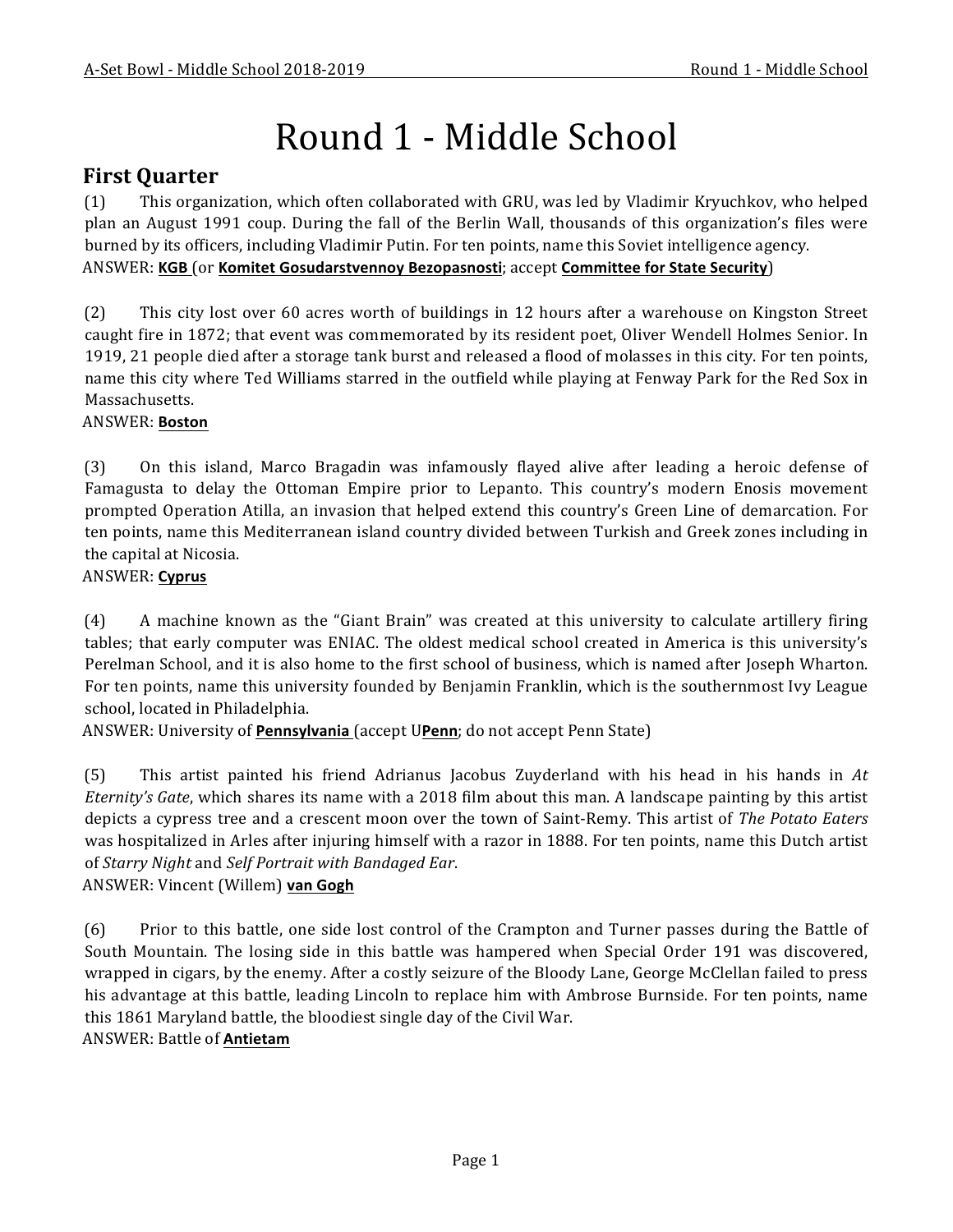(7) Ahdut HaAvoda was founded by a leader of this country who ordered the formation of Unit 101 and organized a massive airlift in Operation Magic Carpet. Under David Ben-Gurion, this country launched an invasion of Egypt, precipitating the Suez Crisis. For ten points, name this Middle Eastern country with a majority Jewish population.

#### ANSWER: **Israel**

(8) One man with this title advised Louis XIII and barely survived a coup during the Fronde. During the  $20<sup>th</sup>$  century, another man with this title named Jaime Sin ( $pr.$  **SEEN**) used his religious stature to help orchestrate the People Power Revolution in the Philippines. For ten points, name this religious position, held by men who elected Jorge Bergoglio from their ranks to become Pope Francis. ANSWER: **Cardinal**s

## **Second Ouarter**

(1) This state is the site of America's first national monument at Devil's Tower, as well as the majority of the land area of America's first national park. As of the 2010 census, this state trailed Alaska and Vermont to rank dead last in population. For ten points, name this Western state, where wolves have returned to Yellowstone National Park, and whose human population remains concentrated in its southern cities like Casper and Cheyenne.

#### ANSWER: **Wyoming**

BONUS: Give Wyoming's state nickname, which stems from its pioneering status in the women's suffrage movement, as women were first allowed to vote here. ANSWER: **Equality** State

(2) This ethnic group was defeated at the Battle of Blood River, and this ethnic group's king, Cetshwayo, was defeated at the Battle of Rorke's Drift. This ethnic group was victorious at the Battle of Isandlwana, over the British. For ten points, name this ethnic group, who ruled an empire centered in what is now South Africa 

ANSWER: ama**Zulu** people

BONUS: This Zulu king revamped their military procedures and died in 1828, well before the British conquest.

ANSWER: Shaka Zulu (or Shaka kaSenzangakhona)

(3) This city failed to annex a section of neighboring land after the Mafia organized it into an unincorporated town called Paradise. In 2010, a stock image of a landmark in this city was accidentally used for a Forever Stamp; that half-size replica of the Statue of Liberty stands outside the New York-New York Hotel. The construction of the Hoover Dam fueled the early growth of, for ten points, what most populous city in Nevada, a gambling resort town? ANSWER: **Las Vegas**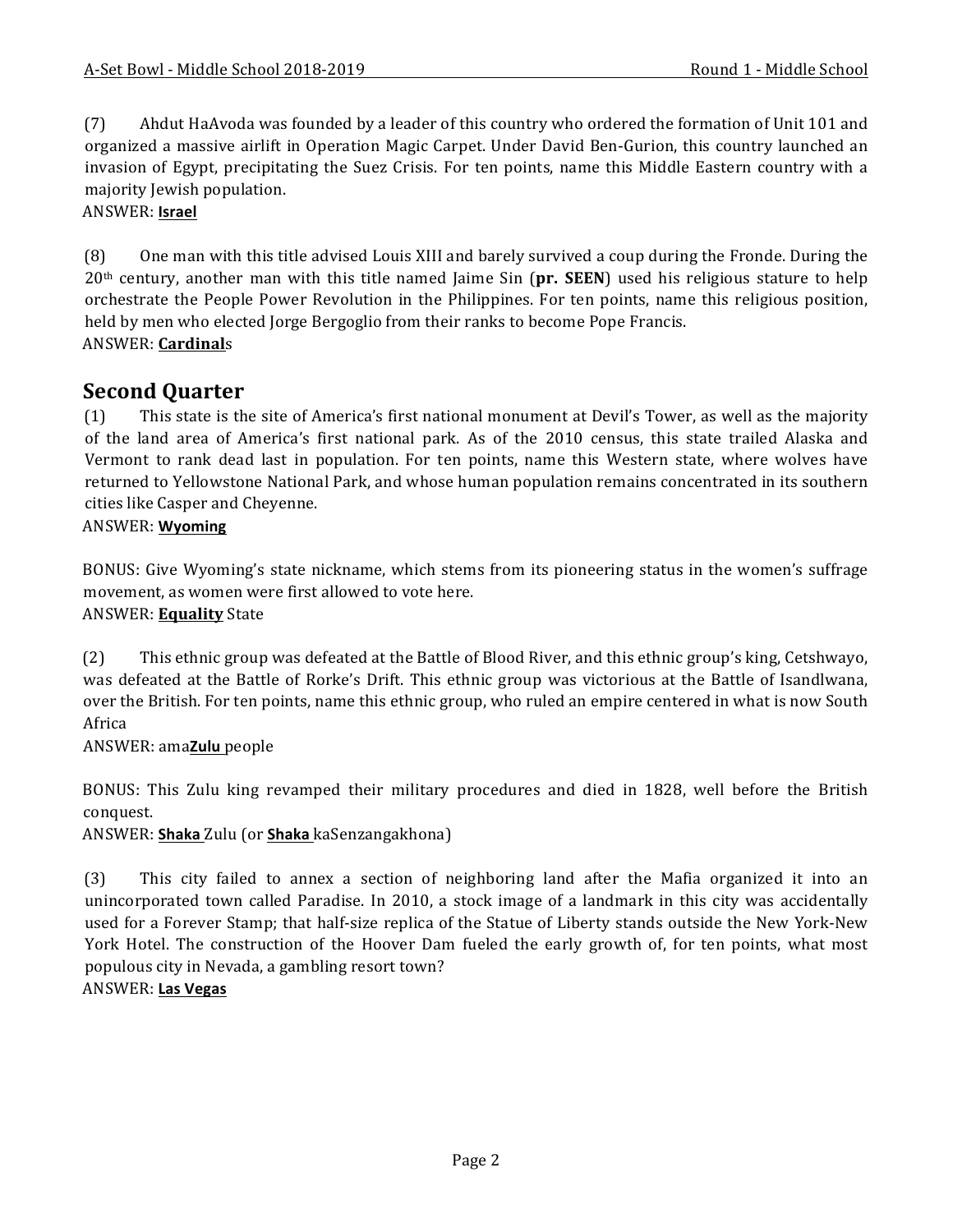BONUS: Which iconic twentieth century singer both sang a song titled and starred in a movie titled *Viva Las Vegas*?

ANSWER: **Elvis Presley** (accept either)

(4) This man became wealthy by running a bucket brigade that would not help douse fires until homeowners paid him. This man's victory at the Battle of the Siler River ended a slave revolt. A Parthian army killed this man and legendarily poured molten gold in the mouth of his corpse. For ten points, name this wealthy Roman who put down a gladiator revolt and formed the First Triumvirate with Julius Caesar and Pompey.

ANSWER: Marcus Licinius **Crassus**

BONUS: Which man led the gladiator revolt, known as the Servile War, that Crassus put down? Like his followers, this man was crucified along the Appian Way.

#### ANSWER: **Spartacus**

(5) The phrase "pig in the python" titles a cultural history of this group, which was collectively named Time Person of the Year in 1966. Reduced adult supervision led this group's successor to be called the "latchkey generation." Lower mortgage requirements and the G.I. bill contributed to the rise of, for ten points, what American generation that was succeeded by Generation X and was born after World War II? ANSWER: **Baby Boom**ers

BONUS: Which first Baby Boomer president defeated two members of the World War II generation in elections in 1992 and 1996?.

#### ANSWER: Bill **Clinton**

(6) In 1915, this site was sold for 6000 pounds to Cecil Chubbs, who then donated it. This site is surrounded by "aubrey holes" speculated to have once contained bluestones; earlier historians speculated this site was a center of Druidic worship. For ten points, name this prehistoric site near Salisbury consisting of standing rocks.

#### ANSWER: **Stonehenge**

BONUS: Most of the bluestones of Stonehenge are made of dolerite, which is this type of rock. Ireland's Giant's Causeway is made of thousands of columns of basalt, another example of this type of rock. ANSWER: **igneous** rock

(7) James Reed's decisive vote helped create this institution, resulting in his home state of Missouri being granted two of its 12 major branches. This agency was created by a bill introduced by Robert Owen and Carter Glass, each of whom chaired a congressional Banking and Currency Committee. A 1913 act created, for ten points, what central banking system of the US? ANSWER: **Fed**eral Reserve (System)

BONUS: The Federal Reserve system was created during the presidency of which US president, who defeated Teddy Roosevelt and William Howard Taft in 1912? ANSWER: Woodrow **Wilson**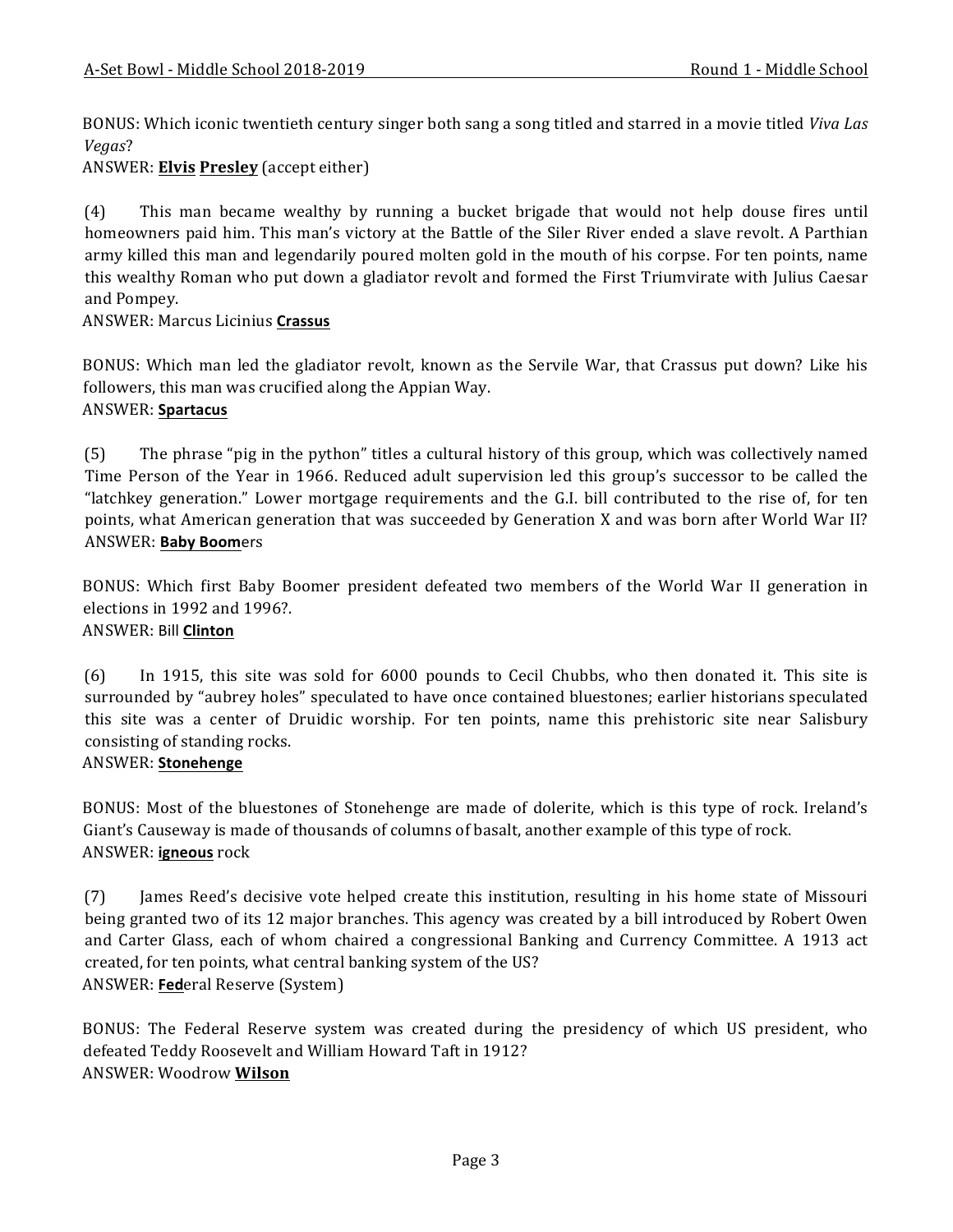(8) A cedar tree inspired the most famous callsign of this man, who exclaimed "Poyekhali!" In 1968, this man died while flying a MiG-15 after an air traffic controller misreported the weather, according to declassified files. After a mission of less than two hours in 1961, this man parachuted back to Earth. For ten points, name this cosmonaut who, aboard Vostok 1, became the first man in space. ANSWER: Yuri Alekseyevich **Gagarin**

BONUS: Gagarin blasted into space from the Baikonur Cosmodrome, which after the fall of the Soviet Union, became part of what largest landlocked nation, whose capital later moved to Astana? ANSWER: **Kazakhstan**

# **Third Quarter**

The categories are ...

- **1. Modern Terrorism**
- **2. European Fields**
- **3. Religious Cities**

#### **Modern Terrorism**

Name the...

(1) Leader of al-Qaeda who was killed in Pakistan in 2011.

ANSWER: Osama **bin Laden**

(2) Building complex in New York that was destroyed on  $9/11$ .

#### ANSWER: **World Trade Center** (or **WTC**; accept **Twin Towers**)

(3) American detention camp in Cuba where terrorists have been interrogated.

#### ANSWER: **Guantanamo** Bay

(4) Egyptian goddess that shares her name with a terrorist group that for a time controlled much of Eastern Syria.

#### ANSWER: **Isis**

(5) Form of water-based torture used by the US on members of al-Qaeda, including that  $9/11$  architect.

#### ANSWER: **waterboard**ing

(6) Bio-toxin that was mailed to multiple news outlets and political figures in 2001.

#### ANSWER: **anthrax**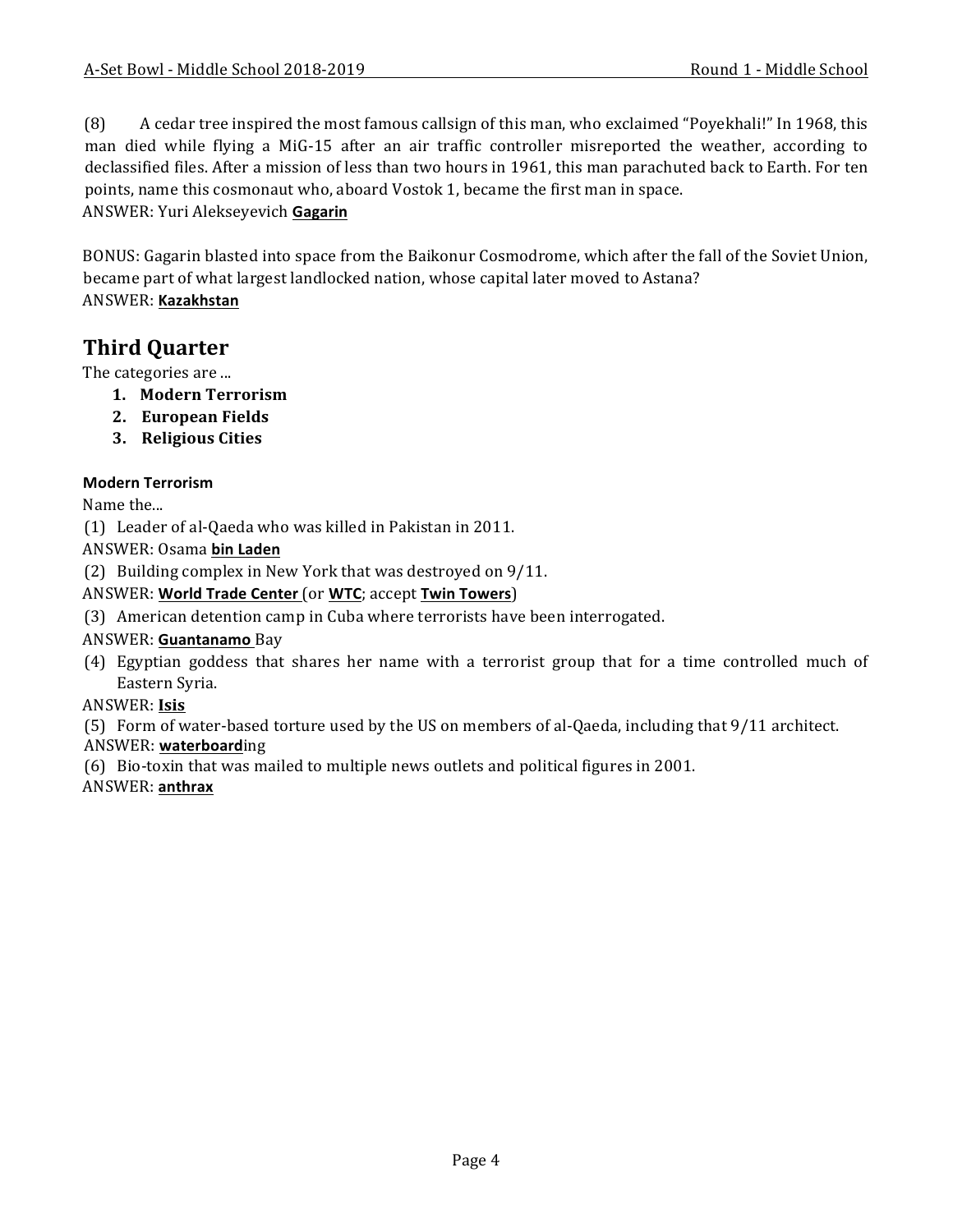#### **European Fields**

Name the...

(1) Playwright who gave Richard III a line at Bosworth Field by writing "My kingdom for a horse!"

ANSWER: William **Shakespeare**

(2) English king who met Francis I at the Field of the Cloth of Gold and married six times.

ANSWER: **Henry VIII** [8]

(3) Leader of the Huns who was defeated at the Catalaunian Fields in the Battle of Chalons [sha-lone].

ANSWER: Attila the Hun

(4) 1815 battle that was described as having been won on the playing fields of Eton.

### ANSWER: **Waterloo**

(5) War in which the poem "In Flanders Fields" was written after the Battle of Ypres [eep].

#### **ANSWER: World War I**

(6) Paradise of Greek myth where heroes not sent to Hades were sent.

ANSWER: **Elysian Field**s (accept **Elysium**)

#### **Religious Cities**

Name the...

(1) City that is home to the Temple Mount and the Dome of the Rock, the holiest city of Christianity and Judaism.

#### ANSWER: **Jerusalem**

(2) Holiest city of Islam, the destination of the hajj.

ANSWER: **Mecca**

(3) Religion founded by Siddhartha Gautama, who gave his first sermon at Sarnath near Varanasi.

#### ANSWER: **Buddhism**

(4) Hometown of Jesus in the New Testament and capital of the Crusader-era Principality of Galilee

#### ANSWER: **Nazareth**

(5) Plateau region claimed by China where Buddhists built monasteries in Lhasa.

#### ANSWER: **Tibet**

(6) Japanese city home to hundreds of Buddhist temples, including the Temple of the Golden Pavilion. ANSWER: **Kyoto**

# **Fourth Quarter**

(1) **This dynasty, whose chancellor Li Si instituted Legalist policies, was led by a man who supposedly drank an "elixir of life" that was just mercury. This dynasty, which followed the**  $(*)$ **Warring States Period, was replaced by the Han Dynasty. A terracotta army was built for a ruler of (\*)**, for ten points, what dynasty in which the Great Wall was built under the rule of Shi Huangdi? ANSWER: **Qin** [chin] Dynasty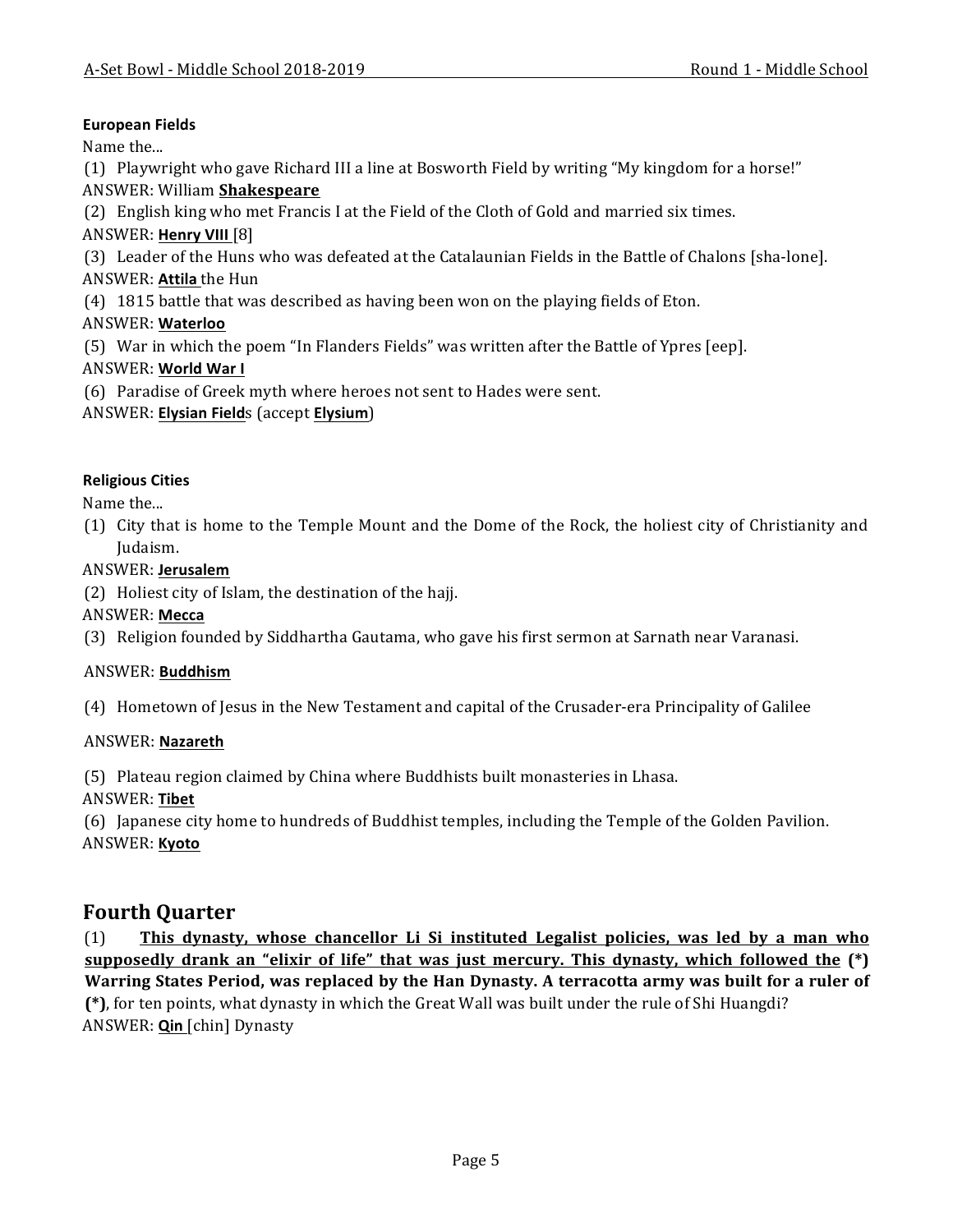(2) In the first part of the book of Revelation, the author writes letters to this many churches in **Asia Minor. Jericho's walls fell after this many days of marching, and King David had this many brothers.** The (+) Passover feast lasts this many days, and this is the number of (\*) lamps on the Temple of Jerusalem's menorah. For ten points, give this number of the day God rested in the first Genesis narrative, which is also the number of deadly sins. ANSWER: **seven**

(3) One leader of this political party lost power in 1974 to a minority-power government led by **Harold Wilson. This party's most prominent leader conducted a namesake program of privatizing government companies, was the target of the (+) Brighton Hotel bombing, and was nicknamed "the Iron** (\*) Lady." Margaret Thatcher belonged to, for ten points, what British political party whose name refers to a right of center ideology often used to describe Republicans in the USA? ANSWER: **Conservative** and Unionist Party

(4) **Eddie Adams photographed a captain in this country who had recently killed a Lieutenant Colonel and his family. In that photo from this country, a man was shot at point blank range by General** (+) Nguyen Loan [when loan]. One guerilla group in this country led multiple attacks in **January** (\*) 1968, striking the city of Hue [hway] and breaching the U.S. embassy in Saigon. For ten points, name this country where the USA fought an ultimately unsuccessful war in the 1960's and 70's. ANSWER: South Vietnam (do not accept North Vietnam)

(5) While Aristophanes of Byzantium led one of these facilities, he invented the diacritical marks used in the Greek language; Aristarchus of Samothrace later led that one of these facilities. When **<u>one of these facilities was excavated in (+)</u> Ashurbanipal's palace, its discoveries were mixed with tablets found in Sennacherib's palace, rendering the true discovery location of the (\*)** Epic of Gilgamesh a mystery. For ten points, name this type of location that Julius Caesar burned in Alexandria, causing the loss of thousands of papyrus scrolls and their educational contents. ANSWER: ancient **library** (accept **Library of Alexandria**; accept **Library** of Ashurbanipal after his name is mentioned)

(6) **Francois de Barbe-Marbois** [bar-bay mar-bwah] **was a key negotiator of this agreement, which arose after an insurrection on Saint Domingue** [sahn doh-meeng]. Talleyrand objected to this plan, **which resulted in the (+) Corps of Discovery Expedition led by (\*)** Lewis and Clark, surveying its central land area. The size of the United States was doubled by, for ten points, what 1803 purchase of French land under Thomas Jefferson?

ANSWER: **Louisiana Purchase**

(7) In a series of documents related to this scandal, William Rehnquist was referred to as "Renchburg;" the existence of those documents was publicly revealed by Alexander Butterfield. **<u>John Mitchell served 19 months in prison for his role in this scandal, which included (+)</u> Robert Bork's agreement to fire special prosecutor Archibald Cox during the Saturday (\*)** Night Massacre. The "Smoking Gun" tape was a key piece of evidence in, for ten points, what scandal that ended with Richard Nixon's resignation?

ANSWER: **Watergate** scandal